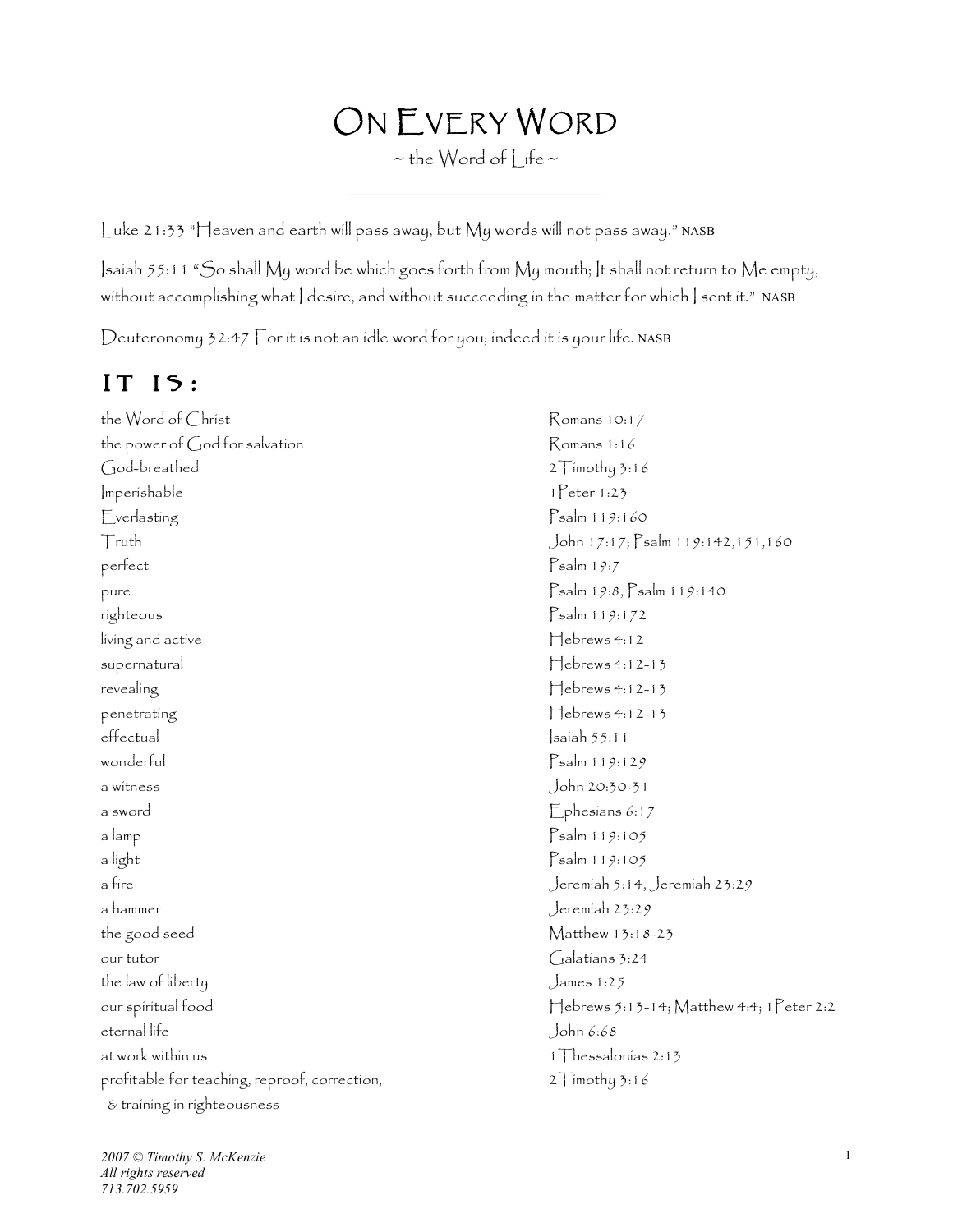more desirable than gold Psalm 19:10 sweeter than honey example 2 and the property parameter  $\beta$  and 119:103; 19:10 the Word of Life **Philippians 2:16** 

## IT:

became flesh and dwelt among us John 1:14 will never pass away **Matthew 24:35** will be totally fulfilled Matthew 5:18 stands forever Isaiah 40:8 needs no corrections accomplishes God's desires Isaiah 55:11  $R$ onvicts us  $\alpha$ <sup>3:19</sup>;  $\alpha$ alatians 3:22 shuts our mouths **Example 2:22** Romans 3:19; Galatians 3:22 exposes our sinfulness research and the second series of Romans 3:20 illuminates Psalm 119:130 gives understanding Psalm 119:169 opens eyes Psalm 19:8; Job 42:5 imparts faith Romans 10:17 leads us to salvation James 1:21; Galatians 3:24 restores the soul Psalm 19:7 regenerates James 1:18 equips for every good work 2Timothy 3:17 heals us Psalm 107:20 revives us Psalm 119:25, 159 sustains us Psalm 119:116 restrains us Psalm 119:11 sanctifies us John 17:17 strengthens us Psalm 119:28 establishes us Psalm 119:38 keeps us pure Psalm 119:9 sets us free John 8:31 -32

## **WE ARE TO:**

eagerly receive it Acts 17:11 handle it accurately  $2T$ imothy 2:15 abide in it John 8:31 write it on our hearts Deuteronomy 6:6 - 9

*2007 © Timothy S. McKenzie All rights reserved 713.702.5959*

Revelation 22:18-19 humbles us Romans 3:19 -20; Deuteronomy 8:3 makes us wise  $2T$ imothy 3:15; Psalm 19:7; Psalm 119:98

hide it in our hearts Psalm 119:11; Psalm 40:8 pay close attention to it  $1\overline{1}$  imothy 4:13; Hebrews 2:1